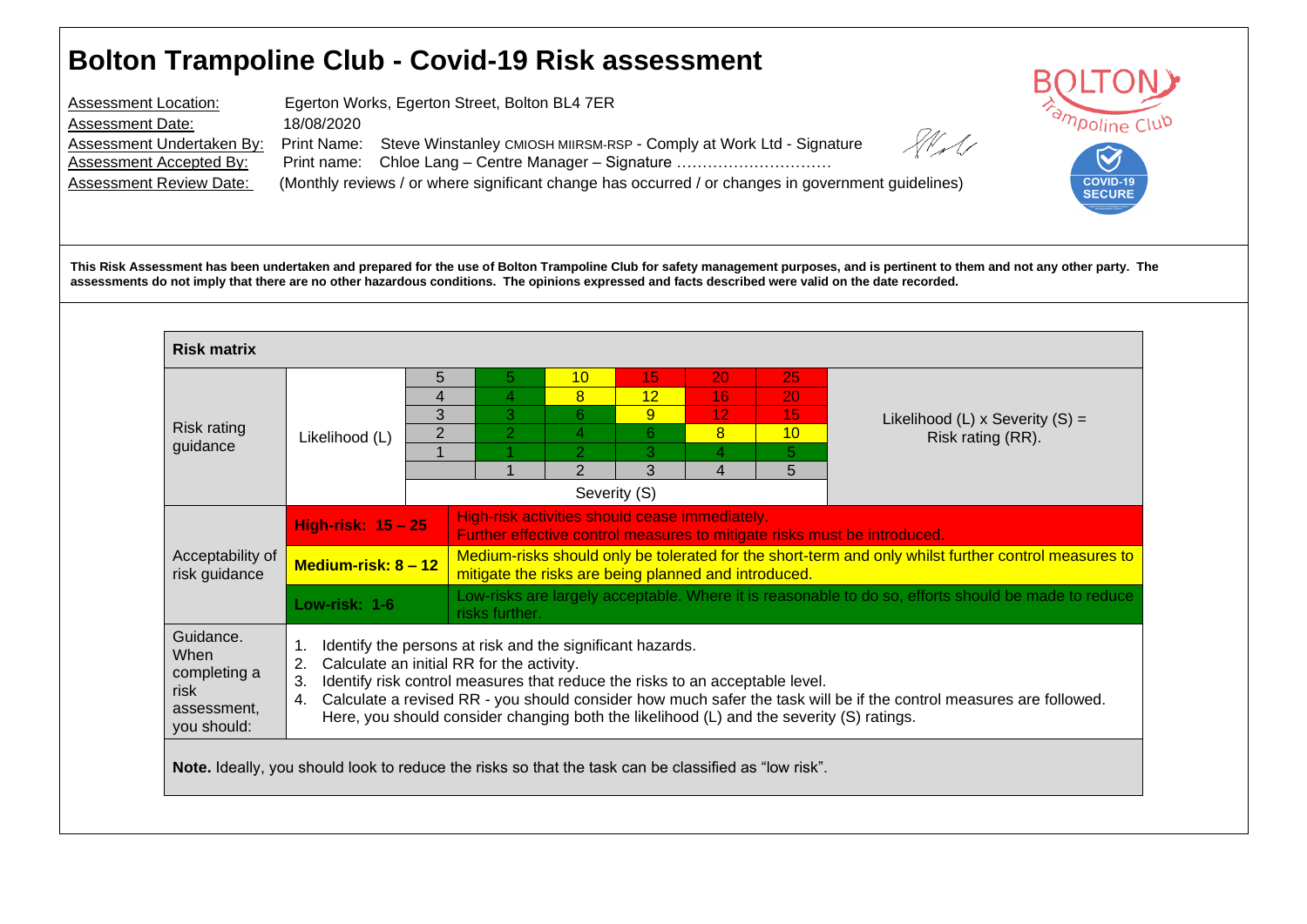|                  |           | <b>RISK ASSESSMENT TITLE</b><br>Covid-19 risk assessment | <b>Address</b><br>Egerton Works, Egerton Street, Bolton    | Date:    | 18/08/2020              | Ref Number:                                  | SH Ref<br>18082020     |
|------------------|-----------|----------------------------------------------------------|------------------------------------------------------------|----------|-------------------------|----------------------------------------------|------------------------|
| ampoline Club    |           | Extra details: e.g. Task / Area                          | Covid-19 risk assessment of premises<br>and club activates | Assessor |                         | Steve Winstanley CMIOSH / Comply at Work Ltd |                        |
| Activity         | Person(s) | <b>Significant Hazards &amp; Risks</b>                   | <b>Risk</b>                                                |          | <b>Control Measures</b> |                                              | <b>Residual Risk</b>   |
| <b>Condition</b> | at risk   |                                                          | $7**$<br>$1 \times 2$                                      |          |                         |                                              | $1*$<br>$7**$<br>1 x 2 |







 **Covid-19 Risk Assessment – Egerton Works, Egerton Street, Bolton BL4 7ER** 

This risk assessment can be used by a business during return to work and club activities associated with this club after lockdown or in planning for return to work and club activities, to identify the control measures that should be put in place to protect employees, club members and others from the risk of coronavirus infection. This risk assessment is based on Government guidelines; however, these guidelines may change, dependant of how the Covid-19 situation develops. Precautions in place at this premises – Parents can drop their children off at the centre but cannot spectate or stay within the premises, hence keeping the numbers in the premises as low as possible. Marked warmup areas to maintain social distancing. Staff to supervise at all times and monitor that government guidelines concerning the spread and transmission of the Covid-19 are followed.

| $1.4*11$<br>Likelihood Rate     | Remote | Improbable                                                 | $\sqrt{ }$<br>Occasional           | Probable    | Erequent<br>$\cdot$ $-$                  |
|---------------------------------|--------|------------------------------------------------------------|------------------------------------|-------------|------------------------------------------|
| 2** Severity<br><sup>Rate</sup> | Minor  | <b>RIDDOR</b><br><b>Cariou</b><br>⊺l/Non∶<br>$Z =$ Serious | Ti/Riddor<br>Serious LI<br>$3 = 5$ | $4 =$ Maior | Catastrophic<br>----<br>atalıtv<br>$D =$ |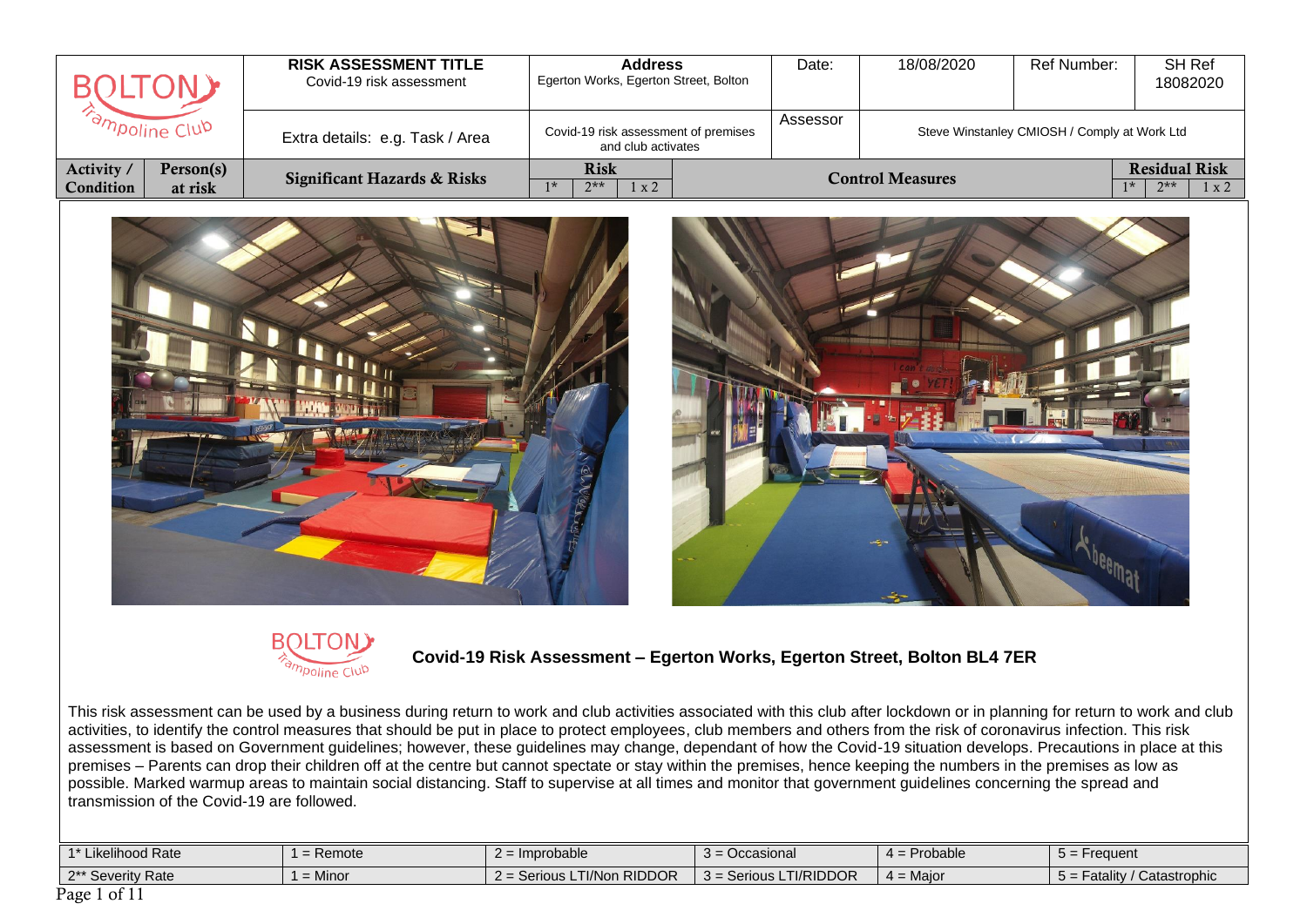|                                              |                                        | <b>RISK ASSESSMENT TITLE</b><br>Covid-19 risk assessment                                                                                                            |                       |                      | <b>Address</b>             | Egerton Works, Egerton Street, Bolton                                 | Date:                                                                             | 18/08/2020                                                                                                                                                                                                                                                                                                                                                                                                                                                                                                                                                                                                                                                                                                                                                                                                                                                                                                                                                                                                                                                                                                                                                                                                                                                                                                                                                                             | Ref Number:                 |                |                               | SH Ref<br>18082020 |
|----------------------------------------------|----------------------------------------|---------------------------------------------------------------------------------------------------------------------------------------------------------------------|-----------------------|----------------------|----------------------------|-----------------------------------------------------------------------|-----------------------------------------------------------------------------------|----------------------------------------------------------------------------------------------------------------------------------------------------------------------------------------------------------------------------------------------------------------------------------------------------------------------------------------------------------------------------------------------------------------------------------------------------------------------------------------------------------------------------------------------------------------------------------------------------------------------------------------------------------------------------------------------------------------------------------------------------------------------------------------------------------------------------------------------------------------------------------------------------------------------------------------------------------------------------------------------------------------------------------------------------------------------------------------------------------------------------------------------------------------------------------------------------------------------------------------------------------------------------------------------------------------------------------------------------------------------------------------|-----------------------------|----------------|-------------------------------|--------------------|
|                                              | ampoline Club                          | Extra details: e.g. Task / Area                                                                                                                                     |                       |                      | and club activates         | Covid-19 risk assessment of premises                                  | Assessor                                                                          | Steve Winstanley CMIOSH / Comply at Work Ltd                                                                                                                                                                                                                                                                                                                                                                                                                                                                                                                                                                                                                                                                                                                                                                                                                                                                                                                                                                                                                                                                                                                                                                                                                                                                                                                                           |                             |                |                               |                    |
| Activity /<br>Condition                      | Person(s)<br>at risk                   | <b>Significant Hazards &amp; Risks</b>                                                                                                                              | $1*$                  | <b>Risk</b><br>$2**$ | 1 x 2                      |                                                                       |                                                                                   | <b>Control Measures</b>                                                                                                                                                                                                                                                                                                                                                                                                                                                                                                                                                                                                                                                                                                                                                                                                                                                                                                                                                                                                                                                                                                                                                                                                                                                                                                                                                                |                             | $1*$           | <b>Residual Risk</b><br>$2**$ | $1 \times 2$       |
| All Club<br>activities<br>1* Likelihood Rate | Everyone<br>$Start - club$<br>members- | COVID-19 transmission, leading to a<br>range of symptoms from minor dry<br>cough and fatigue to major respiratory<br>health issues and/or fatality.<br>$1 =$ Remote | 4<br>$2 =$ Improbable | 5                    | 20                         | elderly.<br>Covid-19.<br>clothes within the club.<br>$3 = Occasional$ | Children to wash their hands-on arrival.<br>out regularly by a member/s of staff. | Increase the frequency of handwashing and surface cleaning.<br>Handwashing instructions/signs in place. Posters located.<br>(Hand sanitisers / 2 Meter distancing / Hand washing)<br>Hand sanitizer provided throughout the premises. Children to<br>use these hand sanitizer stations after warming up and<br>before leaving the premises. (See photo 1)<br>2-metre marked warm up area space is in place, this will be<br>monitored by a club coach (See photo 2)<br>Always include assessing those individuals who are carrying<br>out a work activity if they are especially vulnerable to COVID-<br>19. This could include new and expectant mothers and the<br>Children will not be allowed to use the club if any of their<br>family members are in self isolation or showing systems of<br>The entrance door at reception will be staffed and the<br>number of parents and children entering the reception area<br>will be monitored and managed by the member of staff on<br>reception. After parents drop off their children they will not be<br>allowed to stay within the premises or stay in the viewing<br>area, and when the session is over will be able to pick up<br>their children at the side door of the premises.<br>Cleaning of touch points and training mats etc. will be carried<br>Gymnasts should come in their gear to prevent changing<br>$4 =$ Probable | $5 =$ Frequent              | $\overline{2}$ | 5                             | 10                 |
| 2** Severity Rate                            |                                        | $1 =$ Minor                                                                                                                                                         |                       |                      | 2 = Serious LTI/Non RIDDOR |                                                                       | 3 = Serious LTI/RIDDOR                                                            | $4 =$ Major                                                                                                                                                                                                                                                                                                                                                                                                                                                                                                                                                                                                                                                                                                                                                                                                                                                                                                                                                                                                                                                                                                                                                                                                                                                                                                                                                                            | 5 = Fatality / Catastrophic |                |                               |                    |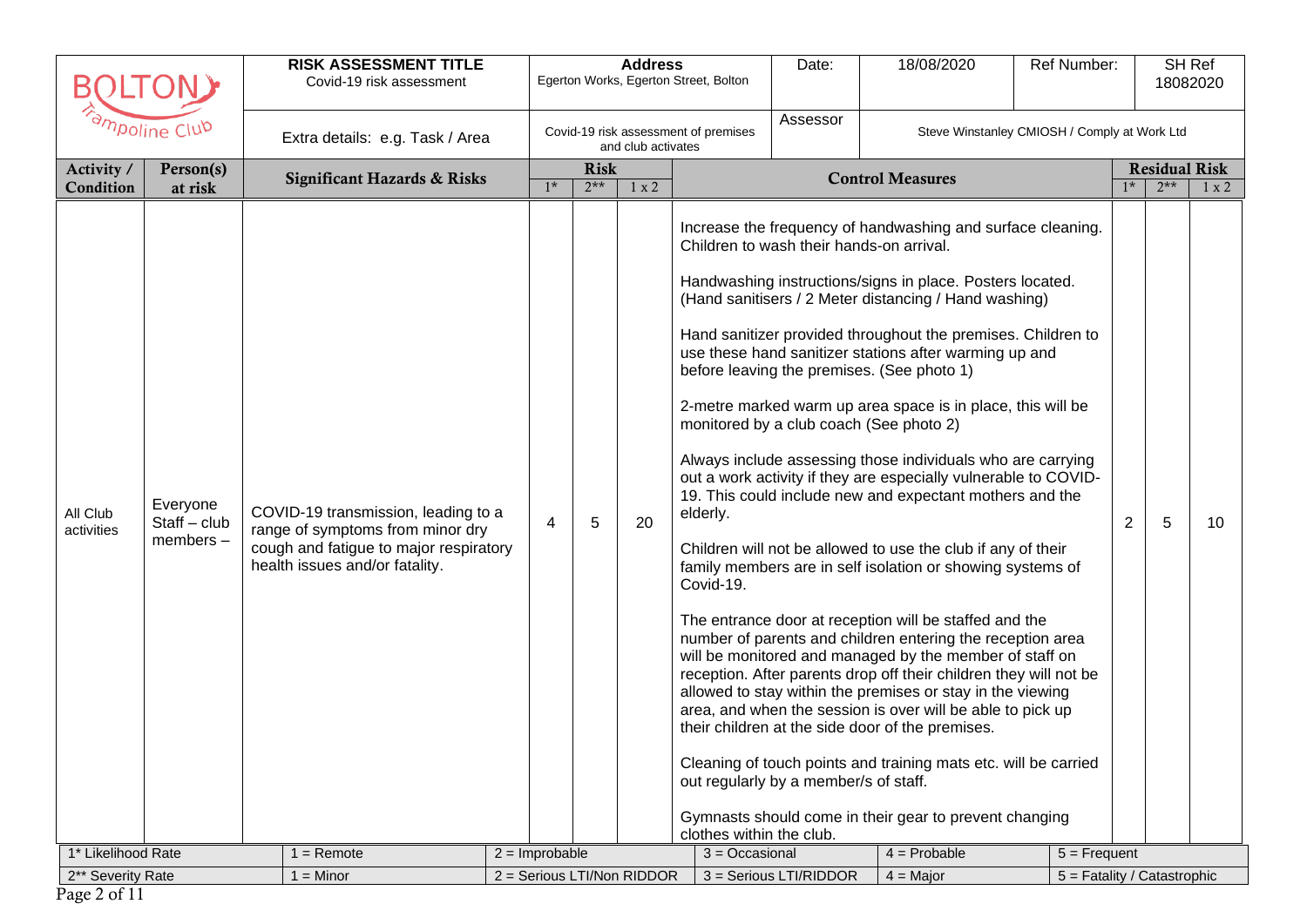| Β                                                 |                                                            | <b>RISK ASSESSMENT TITLE</b><br>Covid-19 risk assessment                                                                                            |                |                      | <b>Address</b>     | Egerton Works, Egerton Street, Bolton                                                                        | Date:    | 18/08/2020                                                                                                                                                                                                                                                                                                                                                                                                                                                                                                                                                                                                                                                                                                                                                                                                                                                                                                                                                                                                                                                              | Ref Number:                                  |      |                               | <b>SH Ref</b><br>18082020 |
|---------------------------------------------------|------------------------------------------------------------|-----------------------------------------------------------------------------------------------------------------------------------------------------|----------------|----------------------|--------------------|--------------------------------------------------------------------------------------------------------------|----------|-------------------------------------------------------------------------------------------------------------------------------------------------------------------------------------------------------------------------------------------------------------------------------------------------------------------------------------------------------------------------------------------------------------------------------------------------------------------------------------------------------------------------------------------------------------------------------------------------------------------------------------------------------------------------------------------------------------------------------------------------------------------------------------------------------------------------------------------------------------------------------------------------------------------------------------------------------------------------------------------------------------------------------------------------------------------------|----------------------------------------------|------|-------------------------------|---------------------------|
|                                                   | ampoline Club                                              | Extra details: e.g. Task / Area                                                                                                                     |                |                      | and club activates | Covid-19 risk assessment of premises                                                                         | Assessor |                                                                                                                                                                                                                                                                                                                                                                                                                                                                                                                                                                                                                                                                                                                                                                                                                                                                                                                                                                                                                                                                         | Steve Winstanley CMIOSH / Comply at Work Ltd |      |                               |                           |
| Activity /<br>Condition                           | Person(s)<br>at risk                                       | <b>Significant Hazards &amp; Risks</b>                                                                                                              | $1*$           | <b>Risk</b><br>$2**$ | 1 x 2              |                                                                                                              |          | <b>Control Measures</b>                                                                                                                                                                                                                                                                                                                                                                                                                                                                                                                                                                                                                                                                                                                                                                                                                                                                                                                                                                                                                                                 |                                              | $1*$ | <b>Residual Risk</b><br>$2**$ | $1 \times 2$              |
| Access and<br>egress-<br>including<br>road safety | <b>Employees</b><br>and anyone<br>visiting the<br>building | COVID-19 transmission, leading to a<br>range of symptoms from minor dry<br>cough and fatigue to major respiratory<br>health issues and/or fatality. | $\overline{2}$ | 5                    | 10                 | distancing guidelines.<br>(See photo 3)<br>hands before leaving the building.<br>child can no longer attend. |          | Organise arrival to and leaving from the building in such a<br>way that employees and club members can abide by social<br>1-way system in place - club members will enter the<br>premises by the reception entrance and leave by the side<br>entrance. This will be supervised by club staff.<br>Provision of hand sanitiser and hand washing facilities at<br>front entrance for use on immediately entering the building.<br>When leaving the club, the children will be lined up and will<br>abide by the government's guidelines on social distancing<br>this will be managed by a member of staff. A hand sanitizing<br>station is located near the exit and children will sanitizer their<br>Parents to be informed of the leaving times in advance and<br>the location of the exit door and be made aware of the<br>presence of children when driving into the car park.<br>Any child who is not collected at the leaving time will be<br>moved to an isolated area, if this becomes a regular issue<br>with the same child the parents may be informed that the |                                              | 1    | 5                             | 5                         |
| Layout of<br>warm up<br>areas                     | Employees                                                  | COVID-19 transmission, leading to a<br>range of symptoms from minor dry<br>cough and fatigue to major respiratory<br>health issues and/or fatality  | 3              | 5                    | 15                 | staff to ensure effectiveness.                                                                               |          | A 2-metre gap is provided between each warm-up area. (See<br>photo 2) This system will be monitored and managed by club                                                                                                                                                                                                                                                                                                                                                                                                                                                                                                                                                                                                                                                                                                                                                                                                                                                                                                                                                 |                                              | 1    | 5                             | 5                         |

| 1 <sup>*</sup> Likelihood Rate | Remote    | s Improbable                        | <b>Occasional</b>           | Probable    | <b>Frequent</b>          |
|--------------------------------|-----------|-------------------------------------|-----------------------------|-------------|--------------------------|
| 2** Severity Rate              | $=$ Minor | <b>LTI/Non RIDDOR</b><br>Serious LT | LTI/RIDDOR<br>3 = Serious . | $4 =$ Major | Fatality<br>Catastrophic |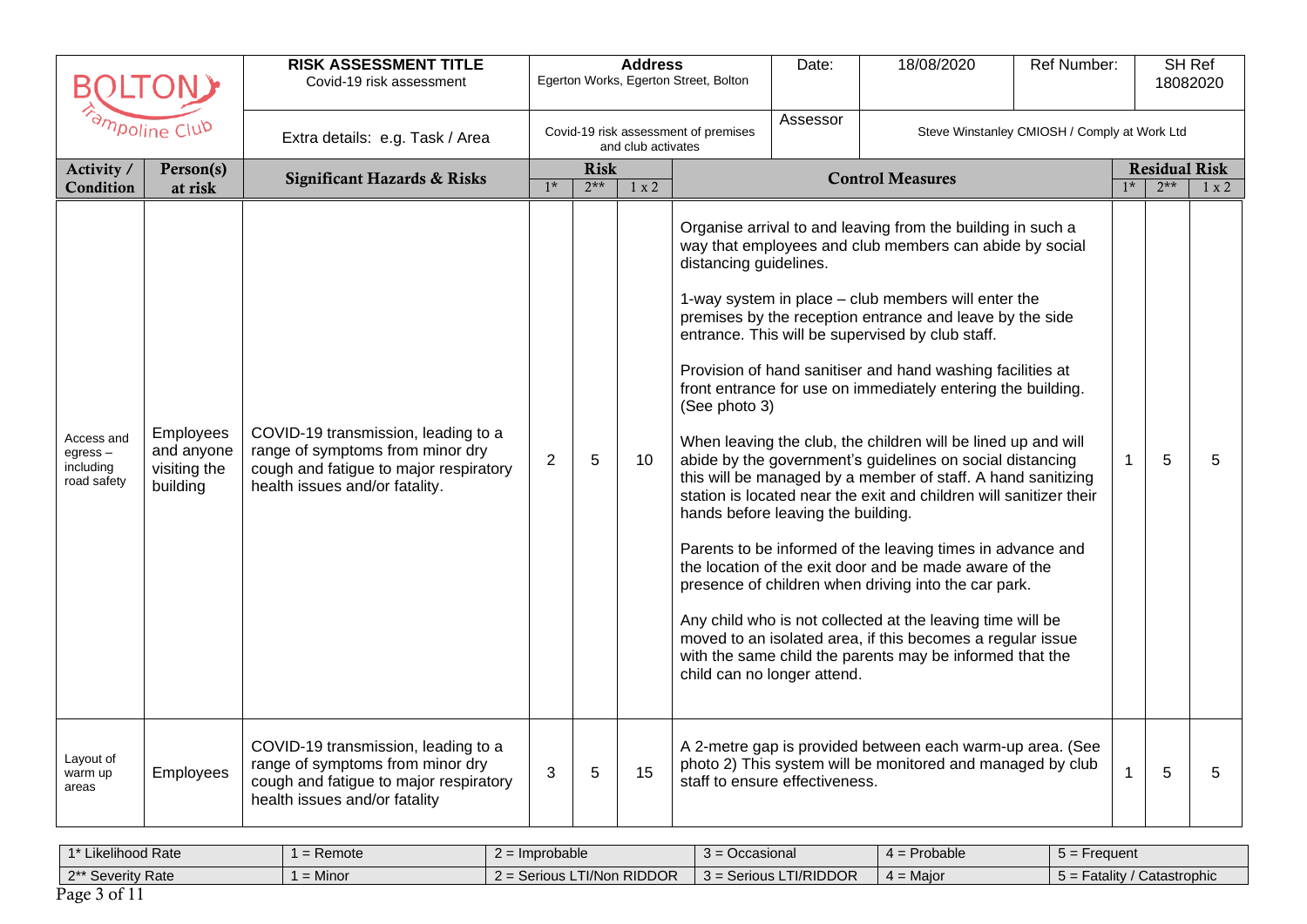|                         |                                    | <b>RISK ASSESSMENT TITLE</b><br>Covid-19 risk assessment                                                                                           |                |                      | <b>Address</b>     | Egerton Works, Egerton Street, Bolton                | Date:                                                       | 18/08/2020                                                                                                                                                                                                                                                                                                                                                                                                                                                                                                                                                                                                                                                                         | Ref Number:                                  |              | 18082020                      | SH Ref       |
|-------------------------|------------------------------------|----------------------------------------------------------------------------------------------------------------------------------------------------|----------------|----------------------|--------------------|------------------------------------------------------|-------------------------------------------------------------|------------------------------------------------------------------------------------------------------------------------------------------------------------------------------------------------------------------------------------------------------------------------------------------------------------------------------------------------------------------------------------------------------------------------------------------------------------------------------------------------------------------------------------------------------------------------------------------------------------------------------------------------------------------------------------|----------------------------------------------|--------------|-------------------------------|--------------|
|                         | ampoline Club                      | Extra details: e.g. Task / Area                                                                                                                    |                |                      | and club activates | Covid-19 risk assessment of premises                 | Assessor                                                    |                                                                                                                                                                                                                                                                                                                                                                                                                                                                                                                                                                                                                                                                                    | Steve Winstanley CMIOSH / Comply at Work Ltd |              |                               |              |
| Activity /<br>Condition | Person(s)<br>at risk               | <b>Significant Hazards &amp; Risks</b>                                                                                                             | $1*$           | <b>Risk</b><br>$2**$ | 1 x 2              |                                                      |                                                             | <b>Control Measures</b>                                                                                                                                                                                                                                                                                                                                                                                                                                                                                                                                                                                                                                                            |                                              | $1*$         | <b>Residual Risk</b><br>$2**$ | $1 \times 2$ |
|                         |                                    |                                                                                                                                                    |                |                      |                    | areas after the warm up session.                     |                                                             | Hand sanitiser stations to be used before moving on to other                                                                                                                                                                                                                                                                                                                                                                                                                                                                                                                                                                                                                       |                                              |              |                               |              |
| Emergency<br>situations | Anyone<br>entering the<br>building | COVID-19 transmission, leading to a<br>range of symptoms from minor dry<br>cough and fatigue to major respiratory<br>health issues and/or fatality | $\overline{2}$ | 5                    | 10                 | emergency situation.<br>situation.<br>assembly point |                                                             | Ensure that everyone entering the building is aware of the<br>need to evacuate as quickly as possible in the event of an<br>The same emergency plans will apply during the COVID 19<br>Club staff to encourage social distancing when at the                                                                                                                                                                                                                                                                                                                                                                                                                                       |                                              | $\mathbf{1}$ | 5                             | 5            |
| Cleaning                | Anyone in<br>the building          | COVID-19 transmission, leading to a<br>range of symptoms from minor dry<br>cough and fatigue to major respiratory<br>health issues and/or fatality | 3              | 5                    | 15                 | situation.<br>photo 4)                               | employees and club members<br>cleaned as often as possible. | Agree on the requirements necessary for the cleaning<br>arrangements and review these regularly to check that<br>standards continue to be met under the current COVID<br>Ensure stocks of hand sanitiser are maintained for use by all<br>Touch points such as door handles, light switches, toilet<br>handles should be highlighted as being areas that should be<br>Frame pads to be cleaned after each session, club<br>equipment will not be used without supervision and must be<br>sanitized before and after use. The landing pit will not be<br>used until deemed safe to do so, red mats will be used and<br>located in the pit areas and must be cleaned regularly. (See |                                              | $\mathbf{1}$ | 5                             | 5            |

| $-4 + 1 + 7$<br>∟ikelihood Rate | <b>Remote</b> | Improbable                           | -<br>Occasional<br>$\cdots$    | = Probable          | $5 =$ Frequent<br>$\cdot$ $-$  |
|---------------------------------|---------------|--------------------------------------|--------------------------------|---------------------|--------------------------------|
| 2** Severity Rate               | Minor         | <b>LTI/Non RIDDOR</b><br>$=$ Serious | .TI/RIDDOR<br>$3$ = Serious LT | $=$ Maior<br>$\sim$ | Catastrophic<br>$5 =$ Fatality |
| ---<br>$\overline{\phantom{a}}$ |               |                                      |                                |                     |                                |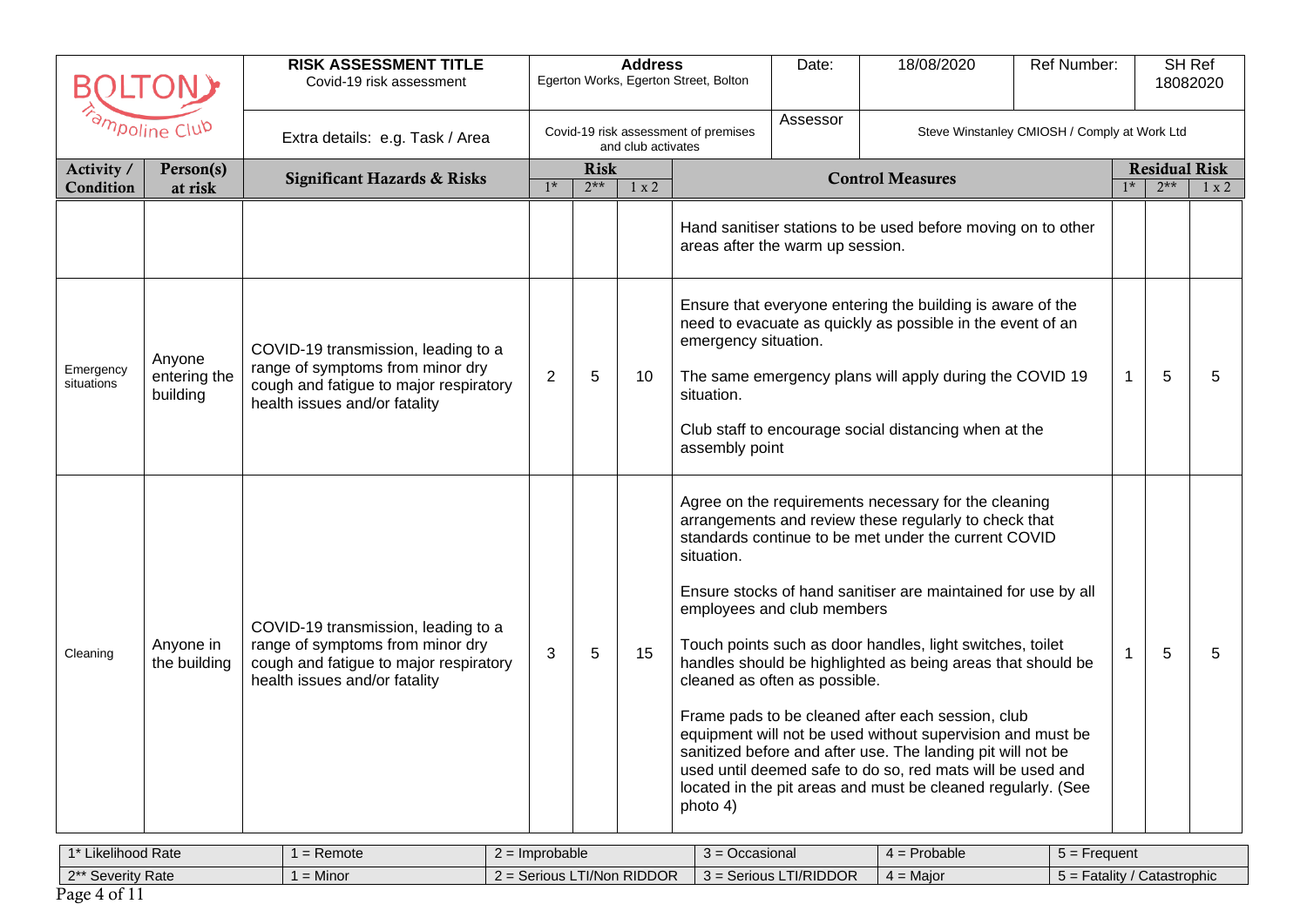|                                                               |                             | <b>RISK ASSESSMENT TITLE</b><br>Covid-19 risk assessment                                                                                           |                  |                      | <b>Address</b>     | Egerton Works, Egerton Street, Bolton | Date:                                 | 18/08/2020                                                                                                                                                                                                                                                                                                                                                                                                                                                                                 | Ref Number:                                  |              |                               | SH Ref<br>18082020 |
|---------------------------------------------------------------|-----------------------------|----------------------------------------------------------------------------------------------------------------------------------------------------|------------------|----------------------|--------------------|---------------------------------------|---------------------------------------|--------------------------------------------------------------------------------------------------------------------------------------------------------------------------------------------------------------------------------------------------------------------------------------------------------------------------------------------------------------------------------------------------------------------------------------------------------------------------------------------|----------------------------------------------|--------------|-------------------------------|--------------------|
|                                                               | ampoline Club               | Extra details: e.g. Task / Area                                                                                                                    |                  |                      | and club activates | Covid-19 risk assessment of premises  | Assessor                              |                                                                                                                                                                                                                                                                                                                                                                                                                                                                                            | Steve Winstanley CMIOSH / Comply at Work Ltd |              |                               |                    |
| Activity /<br>Condition                                       | Person(s)<br>at risk        | <b>Significant Hazards &amp; Risks</b>                                                                                                             | $1*$             | <b>Risk</b><br>$2**$ | 1 x 2              |                                       |                                       | <b>Control Measures</b>                                                                                                                                                                                                                                                                                                                                                                                                                                                                    |                                              | $1*$         | <b>Residual Risk</b><br>$2**$ | $1 \times 2$       |
|                                                               |                             |                                                                                                                                                    |                  |                      |                    | GUIDANCE.                             |                                       | If you are cleaning after a known or suspected case of<br>COVID-19 the reference should be made to the SPECIFIC                                                                                                                                                                                                                                                                                                                                                                            |                                              |              |                               |                    |
| Maintaining<br>good<br>hygiene<br>standards                   | Everyone in<br>the building | COVID-19 transmission, leading to a<br>range of symptoms from minor dry<br>cough and fatigue to major respiratory<br>health issues and/or fatality | 3                | 5                    | 15                 | waste.<br>building.<br>waste area.    |                                       | Signage and posters throughout the building will remind<br>everyone to remain ALERT to frequent handwashing and<br>sanitising, not touching Mouth, Eyes and Nose with your<br>hands, maintaining social distancing, coughing and/or<br>sneezing into your own tissue and disposing of it in the<br>Ensure sufficient hand sanitisers are available throughout the<br>Provide hand towels in the hand drying areas and remove<br>soiled towels frequently throughout the day to the general |                                              | 1            | 5                             | 5                  |
| Toilets<br>facilities                                         | Everyone in<br>the building | COVID-19 transmission, leading to a<br>range of symptoms from minor dry<br>cough and fatigue to major respiratory<br>health issues and/or fatality | $\overline{2}$   | 5                    | 10                 |                                       | Toilets be cleaned regularly.         | Hand sanitiser to be located in all toilet blocks if possible,<br>paper hand towels to be used instead of hand driers.<br>Only one person to be in the toilet block at any one time.                                                                                                                                                                                                                                                                                                       |                                              | 1            | 5                             | 5                  |
| Rest areas -<br>coffee / tea<br>making<br>areas<br>Staff only | Everyone in<br>the building | COVID-19 transmission, leading to a<br>range of symptoms from minor dry<br>cough and fatigue to major respiratory<br>health issues and/or fatality | 3                | 5                    | 15                 |                                       | Hand sanitiser located in these areas | No parents will be offered refreshments and must not remain<br>in the club after they have dropped off their child.                                                                                                                                                                                                                                                                                                                                                                        |                                              | $\mathbf{1}$ | 5                             | 5                  |
| 1* Likelihood Rate                                            |                             | $1 =$ Remote                                                                                                                                       | $2 =$ Improbable |                      |                    | $3 = Occasional$                      |                                       | $\overline{4}$ = Probable                                                                                                                                                                                                                                                                                                                                                                                                                                                                  | $5 =$ Frequent                               |              |                               |                    |

1 = Minor 2 = Serious LTI/Non RIDDOR 3 = Serious LTI/RIDDOR 4 = Major 5 = Fatality / Catastrophic 2\*\* Severity Rate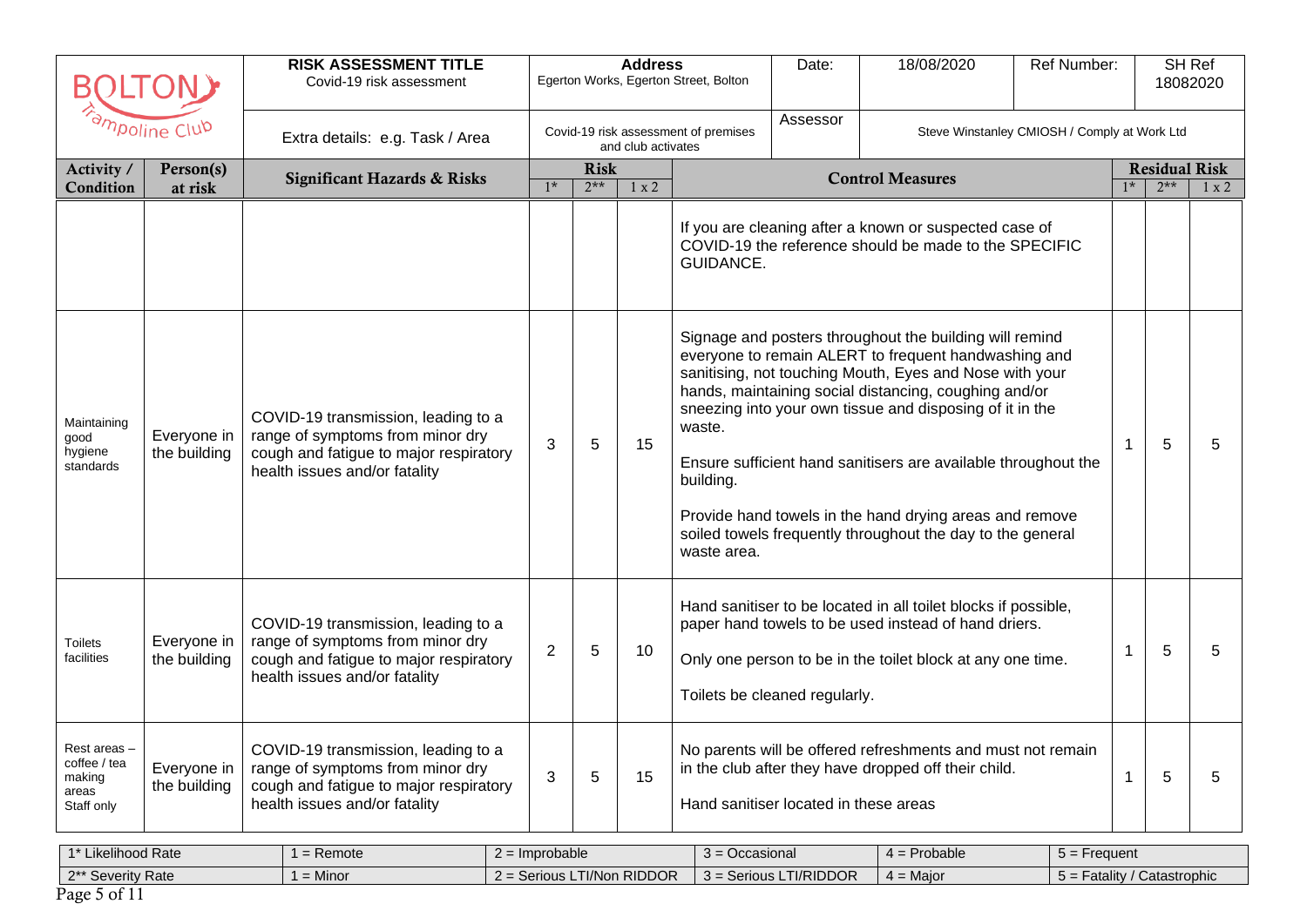| Β                                                                    |                             | <b>RISK ASSESSMENT TITLE</b><br>Covid-19 risk assessment                                                                                           | <b>Address</b><br>Egerton Works, Egerton Street, Bolton |                      |                    | Date:                                | 18/08/2020                         | Ref Number:                                                                                                                                                                                                                                                                                                                                                                                                                                                                                                                                                                                                                                                                                            |                                              |                | <b>SH Ref</b><br>18082020     |              |
|----------------------------------------------------------------------|-----------------------------|----------------------------------------------------------------------------------------------------------------------------------------------------|---------------------------------------------------------|----------------------|--------------------|--------------------------------------|------------------------------------|--------------------------------------------------------------------------------------------------------------------------------------------------------------------------------------------------------------------------------------------------------------------------------------------------------------------------------------------------------------------------------------------------------------------------------------------------------------------------------------------------------------------------------------------------------------------------------------------------------------------------------------------------------------------------------------------------------|----------------------------------------------|----------------|-------------------------------|--------------|
|                                                                      | ampoline Club               | Extra details: e.g. Task / Area                                                                                                                    |                                                         |                      | and club activates | Covid-19 risk assessment of premises | Assessor                           |                                                                                                                                                                                                                                                                                                                                                                                                                                                                                                                                                                                                                                                                                                        | Steve Winstanley CMIOSH / Comply at Work Ltd |                |                               |              |
| Activity /<br>Condition                                              | Person(s)<br>at risk        | <b>Significant Hazards &amp; Risks</b>                                                                                                             | $1*$                                                    | <b>Risk</b><br>$2**$ | 1 x 2              |                                      |                                    | <b>Control Measures</b>                                                                                                                                                                                                                                                                                                                                                                                                                                                                                                                                                                                                                                                                                |                                              | $1*$           | <b>Residual Risk</b><br>$2**$ | $1 \times 2$ |
|                                                                      |                             |                                                                                                                                                    |                                                         |                      |                    |                                      |                                    | Antibacterial Wipes to be located in these areas<br>Staff encouraged to use their own cup / mug / cutlery                                                                                                                                                                                                                                                                                                                                                                                                                                                                                                                                                                                              |                                              |                |                               |              |
| If a child or<br>member of<br>staff shows<br>symptoms of<br>Covid-19 | Everyone in<br>the building | COVID-19 transmission, leading to a<br>range of symptoms from minor dry<br>cough and fatigue to major respiratory<br>health issues and/or fatality | 4                                                       | 5                    | 20                 | Cough<br>Fever<br>do.                | Shortness of breath<br>Sore throat | If someone shows symptoms of Covid-19 -<br>If a child shows any of these symptoms move the child to an<br>isolation area, a member of staff will remain with the child but<br>must wear a face mask. Inform the parents or if the parents<br>cannot be contacted wait until they arrive to collect the child,<br>inform the parents of the situation and advice that they be<br>tested and if the test proves positive self-isolate for 14 days.<br>A staff briefing sheet to be handed out to all members of staff<br>on how to recognise the symptoms of Covid-19 and what to<br>Members of staff who may show some symptoms must<br>remain at home and if the test proves positive to self-isolate. |                                              | $\overline{2}$ | 5                             | 10           |

| $4 \pm 1$<br>Likelihood Rate            | Remote | ' = Improbable                                         | Jccasional           | Probable    | $5 =$ Frequent                    |
|-----------------------------------------|--------|--------------------------------------------------------|----------------------|-------------|-----------------------------------|
| $2**$ $\sim$<br>Severity Rate<br>$\sim$ | Minor  | LTI/Non RIDDOR<br>$^\circ$ orious $\Box$ .<br>$2 = 50$ | TI/RIDDOR<br>Serious | $4 =$ Major | Catastrophic<br>Fatalitv<br>$5 =$ |
| $P$ <sub>200</sub> 6 of                 |        |                                                        |                      |             |                                   |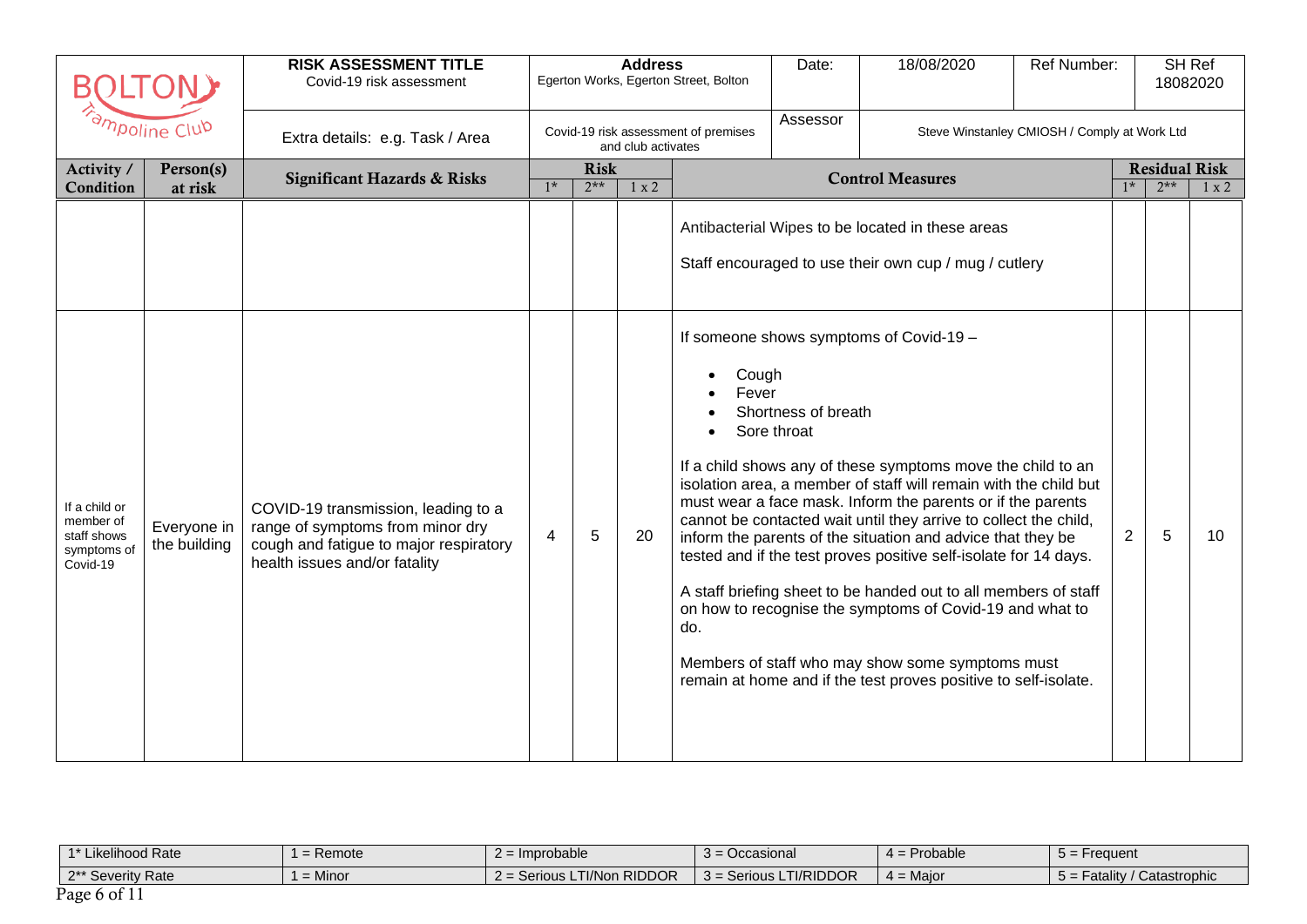|                                | $\pm$ ( ) N =        | <b>RISK ASSESSMENT TITLE</b><br>Covid-19 risk assessment | <b>Address</b><br>Egerton Works, Egerton Street, Bolton    | Date:    | 18/08/2020              | Ref Number:                                  | SH Ref<br>18082020                                    |
|--------------------------------|----------------------|----------------------------------------------------------|------------------------------------------------------------|----------|-------------------------|----------------------------------------------|-------------------------------------------------------|
| <b><i>Ampoline Club</i></b>    |                      | Extra details: e.g. Task / Area                          | Covid-19 risk assessment of premises<br>and club activates | Assessor |                         | Steve Winstanley CMIOSH / Comply at Work Ltd |                                                       |
| Activity /<br><b>Condition</b> | Person(s)<br>at risk | <b>Significant Hazards &amp; Risks</b>                   | <b>Risk</b><br>$2**$<br>$1 \times 2$                       |          | <b>Control Measures</b> |                                              | <b>Residual Risk</b><br>$7**$<br>$1 \times 2$<br>$1*$ |

Covid-19 Risk Assessment Review

Monthly reviews / or where significant change has occurred / or changes in government guidelines

| Risk assessment reviewed by | Risk assessment reviewed by |  |
|-----------------------------|-----------------------------|--|
| Date                        | Date                        |  |
| Any comments                | Any comments                |  |
| Next review date            | Next review date            |  |

| $4*1:$<br>Likelihood Rate                          | Remote    | : Improbable             | Occasional                       | Probable<br>$\overline{\phantom{a}}$ | Frequent                                        |
|----------------------------------------------------|-----------|--------------------------|----------------------------------|--------------------------------------|-------------------------------------------------|
| 2** Severity<br><b>Rate</b>                        | $=$ Minor | - Serious LTI/Non RIDDOR | = Serious LTI/RIDDOR<br>$3 = 56$ | Maior<br>$4 =$                       | Catastrophic<br>Fatality<br>$\cdot$ $\cdot$ $-$ |
| $\mathbf{D}_{\mathbf{a}}$<br>$\lambda$ - $\lambda$ |           |                          |                                  |                                      |                                                 |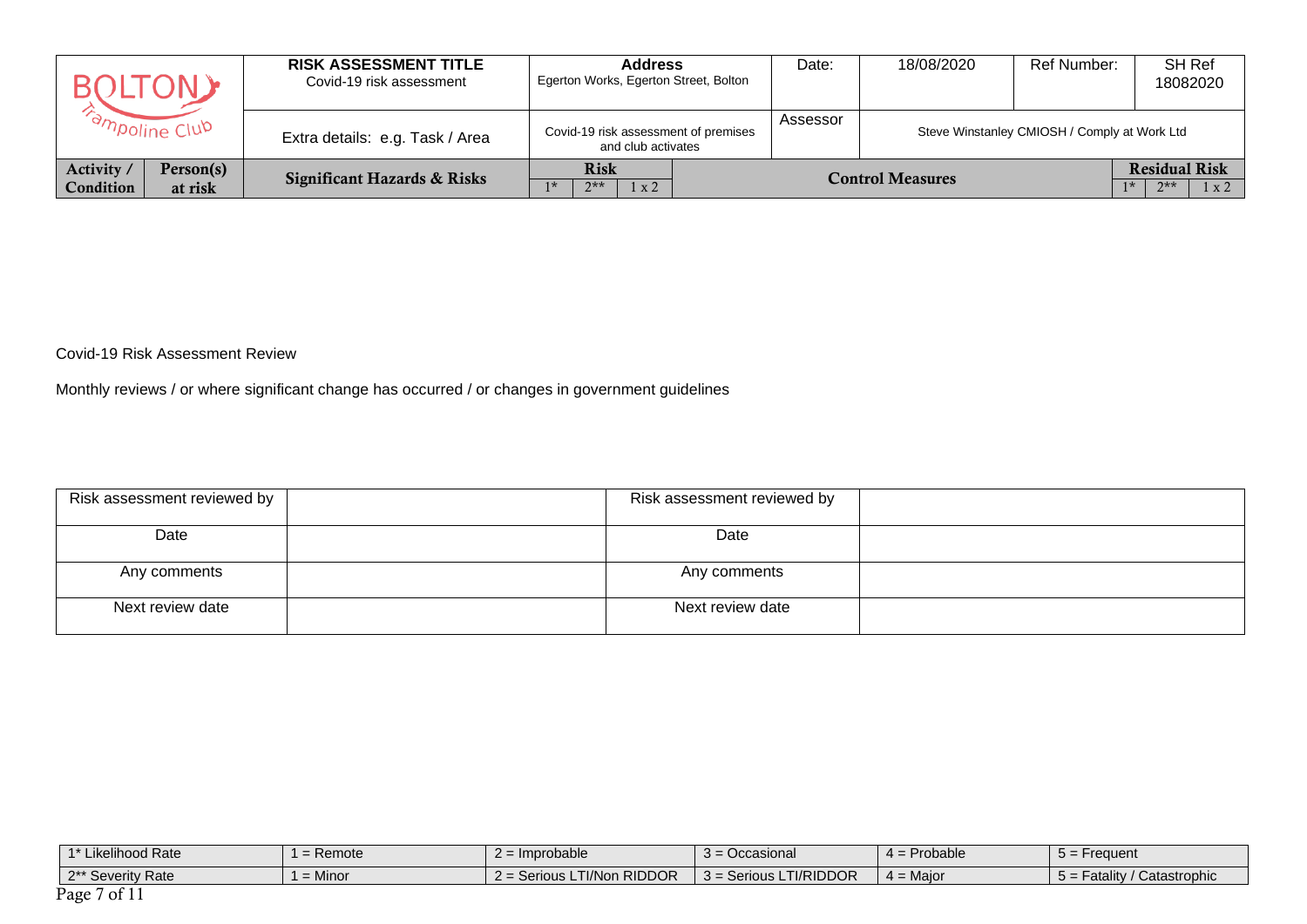|                                               | <b>RISK ASSESSMENT TITLE</b><br>Covid-19 risk assessment | <b>Address</b><br>Egerton Works, Egerton Street, Bolton    | Date:    | 18/08/2020              | Ref Number:                                  | SH Ref<br>18082020                                    |
|-----------------------------------------------|----------------------------------------------------------|------------------------------------------------------------|----------|-------------------------|----------------------------------------------|-------------------------------------------------------|
| <b><i>Fampoline Club</i></b>                  | Extra details: e.g. Task / Area                          | Covid-19 risk assessment of premises<br>and club activates | Assessor |                         | Steve Winstanley CMIOSH / Comply at Work Ltd |                                                       |
| Person(s)<br>Activity<br>Condition<br>at risk | <b>Significant Hazards &amp; Risks</b>                   | <b>Risk</b><br>$7**$<br>1 x 2                              |          | <b>Control Measures</b> |                                              | <b>Residual Risk</b><br>$7**$<br>$1 \times 2$<br>$1*$ |





Photo 1 – Hand sanitiser stations Photo 2 – 2 meter marked off warmup areas

| 1* Likelihood Rate | $=$ Remote | = Improbable               | $3 = Occasional$         | $4 =$ Probable | $5 =$ Frequent                |
|--------------------|------------|----------------------------|--------------------------|----------------|-------------------------------|
| 2** Severity Rate  | $=$ Minor  | 2 = Serious LTI/Non RIDDOR | $3 =$ Serious LTI/RIDDOR | $4 =$ Maior    | $5 =$ Fatality / Catastrophic |
| Page 8 of 11       |            |                            |                          |                |                               |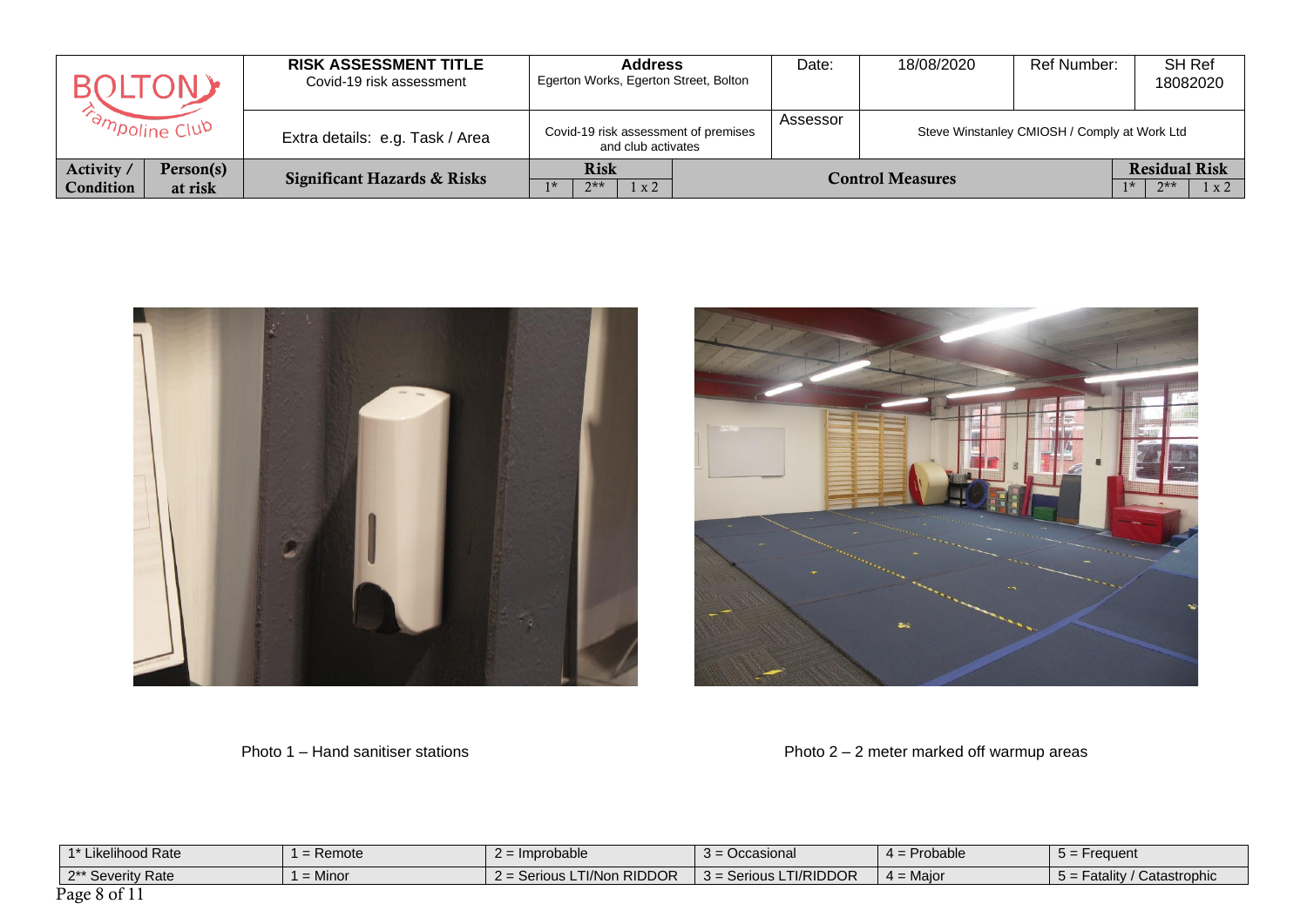|                                               | <b>RISK ASSESSMENT TITLE</b><br>Covid-19 risk assessment | <b>Address</b><br>Egerton Works, Egerton Street, Bolton    |  | Date:    | 18/08/2020              | Ref Number:                                  | SH Ref<br>18082020                            |
|-----------------------------------------------|----------------------------------------------------------|------------------------------------------------------------|--|----------|-------------------------|----------------------------------------------|-----------------------------------------------|
| <b><i>Campoline Club</i></b>                  | Extra details: e.g. Task / Area                          | Covid-19 risk assessment of premises<br>and club activates |  | Assessor |                         | Steve Winstanley CMIOSH / Comply at Work Ltd |                                               |
| Person(s)<br>Activity<br>Condition<br>at risk | <b>Significant Hazards &amp; Risks</b>                   | <b>Risk</b><br>$2**$<br>1 x 2                              |  |          | <b>Control Measures</b> |                                              | <b>Residual Risk</b><br>$2**$<br>$1 \times 2$ |





Photo 3 – hand washing facilities in the reception area Photo 4 – landing pits not to be used, red mats to be utilised instead

| 1* Likelihood Rate | $=$ Remote | $2 =$ Improbable           | $3 = Occasional$         | 4 = Probable | $5 =$ Frequent              |
|--------------------|------------|----------------------------|--------------------------|--------------|-----------------------------|
| 2** Severity Rate  | $=$ Minor  | 2 = Serious LTI/Non RIDDOR | $3 =$ Serious LTI/RIDDOR | $4 =$ Maior  | 5 = Fatality / Catastrophic |
| Page 9 of 11       |            |                            |                          |              |                             |